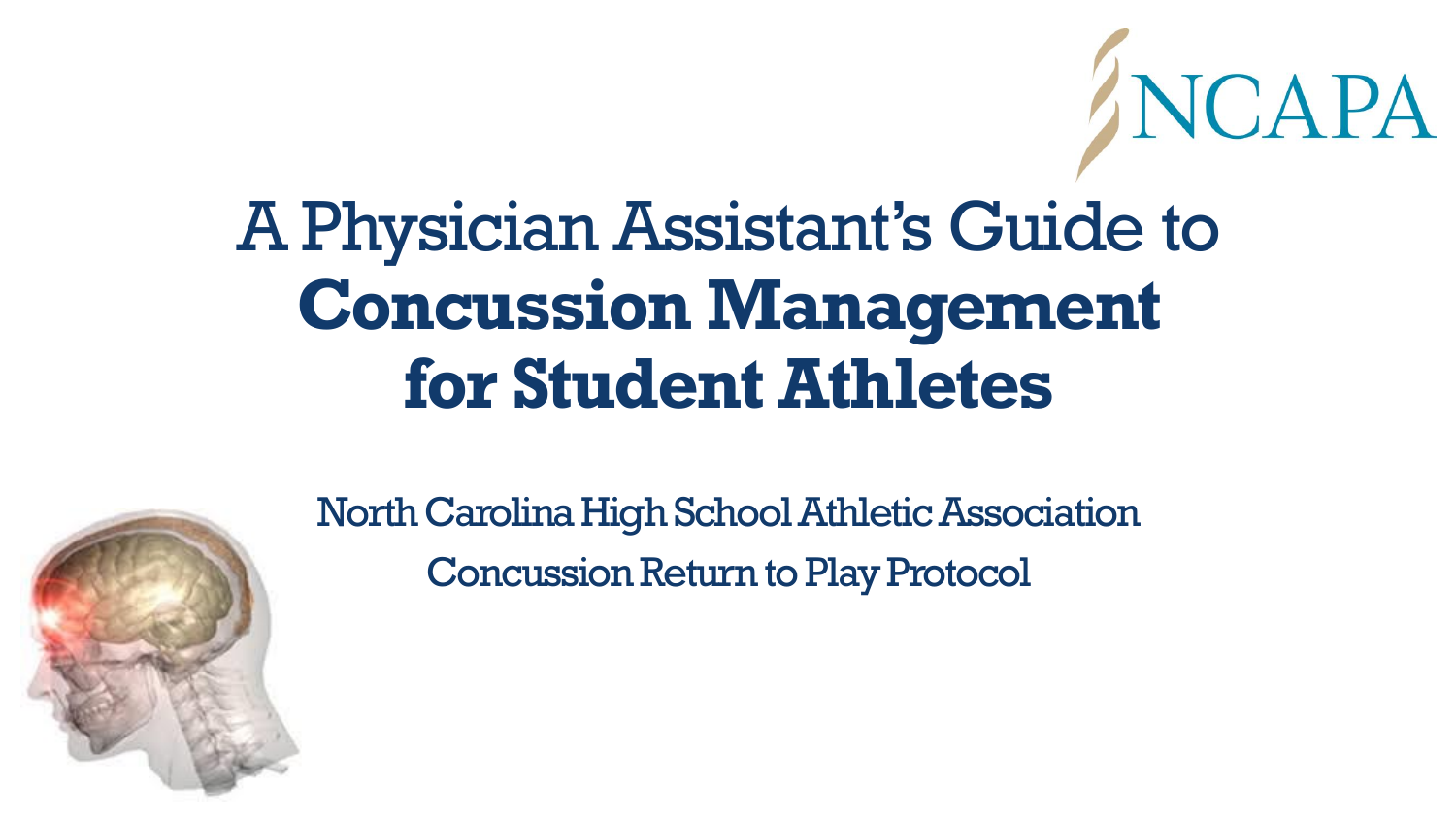

#### **Key Definitions**

- LHCP: Licensed Health Care Provider
	- Defined as MD/DO, PA, NP, LAT (Licensed Athletic Trainer), Licensed Neuropsychologist
- FR: First Responder
- RTP Protocol: Return to Play Protocol
- RTP Form: Return to Play Form
- Examining LHCP: LHCP who diagnoses the student-athlete's concussion, may delegate further care to another LHCP or FR
- Monitoring LHCP: LHCP who personally monitors RTP protocol → **This is likely the First Responder or LAT**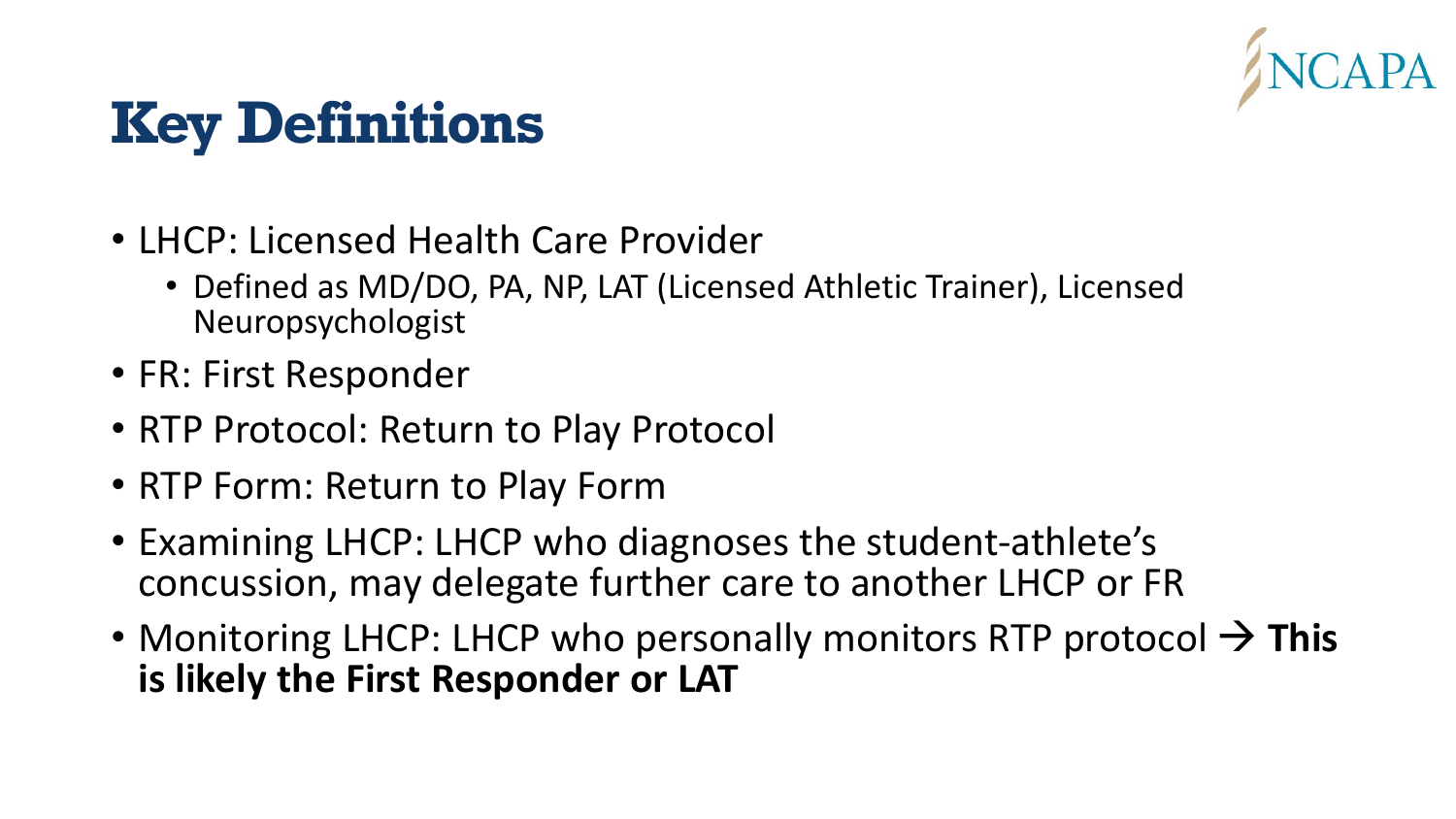

# **Concussion Return to Play Protocol**

- The NCHSSA Concussion RTP Protocol is **REQUIRED** to be completed in its entirety for any concussed student-athlete before they are released to resume full participation in athletics
- The NCHSSA Concussion RTP Protocol is a step-by-step progression of physical and cognitive exertion accepted as the appropriate approach to ensure a concussion has resolved and that a student-athlete can return to athletics safely
- The NCHSSA Concussion RTP Protocol includes 5 stages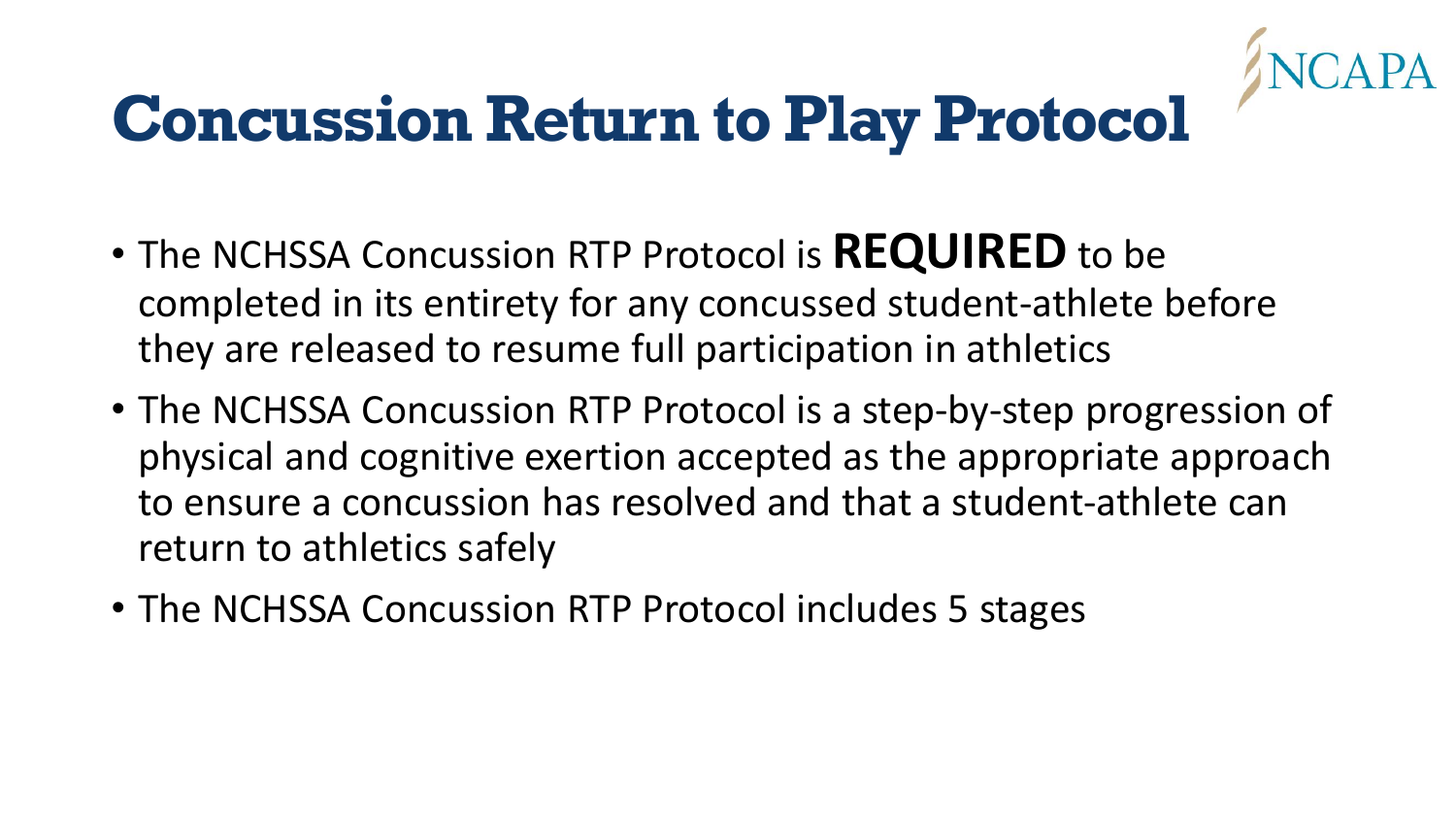

# **Concussion Return to Play Protocol**

- The concussed student-athlete can be examined by any LHCP
- The NCHSSA Concussion RTP Protocol can be monitored by any LHCP (as defined in the previous slide)
	- A FR may monitor the RTP protocol if a LHCP is unavailable
- The examining LHCP can designate monitoring of the RTP to another appropriate LHCP
	- The monitoring LCHP designated by the examining LHCP is not required to keep contact with the examining LCHP unless requested to do so by the examining LHCP
	- The examining LHCP may choose to require in-person re-examination of the student-athlete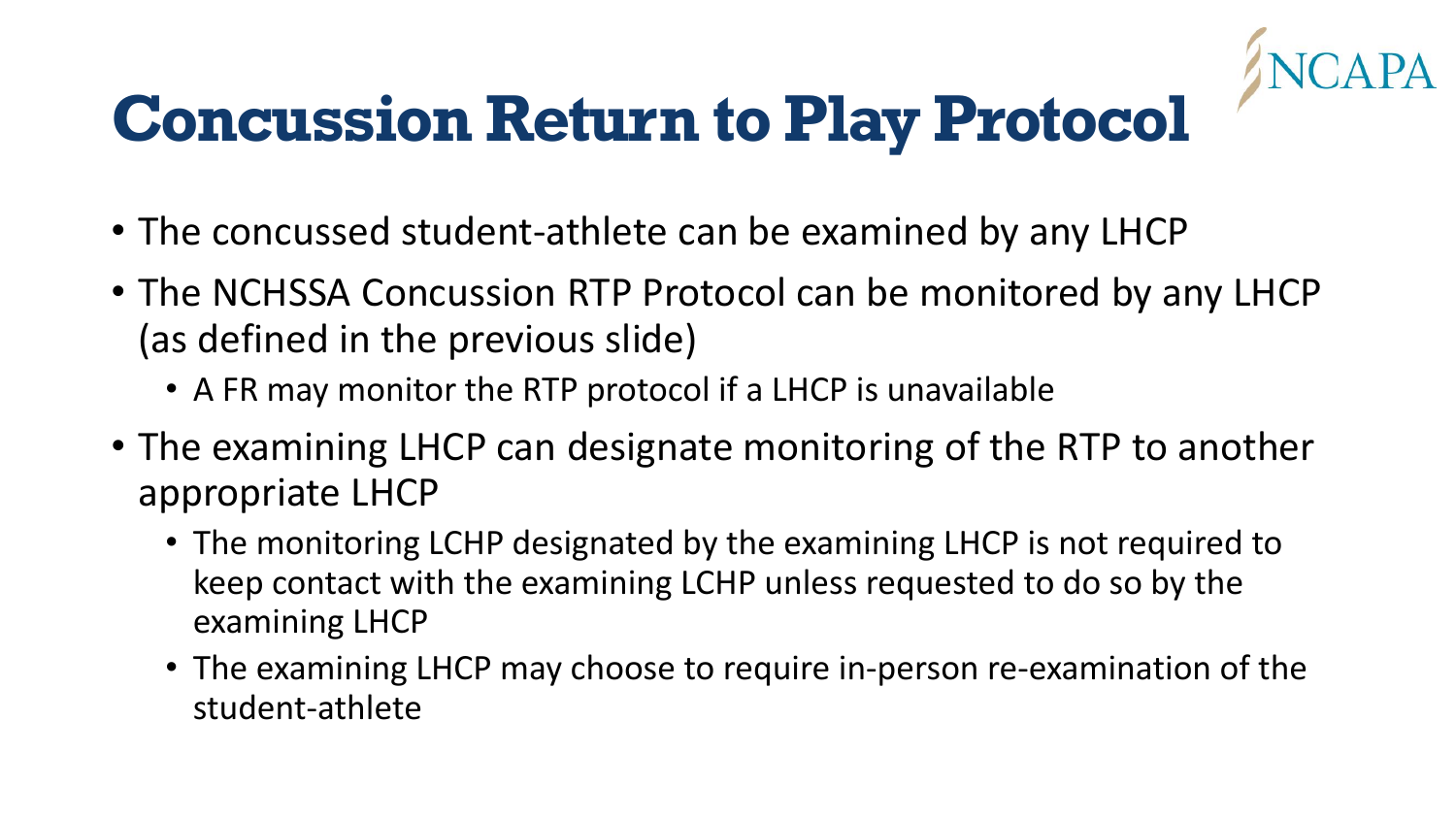

#### **Concussion Return to Play Protocol**

- Stage 1 cannot begin until the athlete is symptom free.
- After monitored completions of each of stage without provocation/recurrence of signs and/or symptoms, a student-athlete is allowed to advance to the next stage of activity
- Each stage is at least 24 hours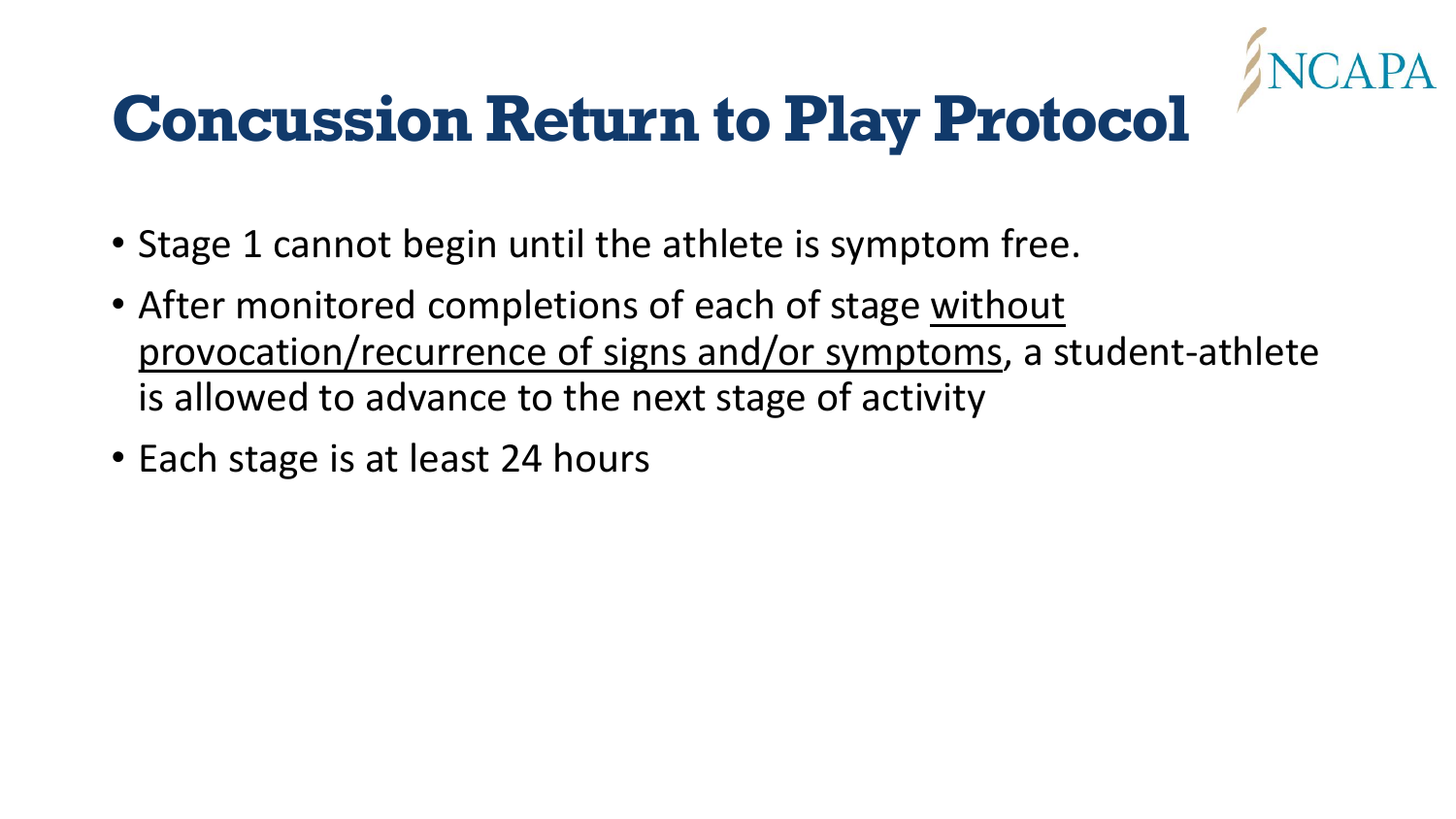

#### **Return to Play Protocol Stages**

**Stage 4**

**Stage 1** 20 – 30 minutes of cardio activity: walking, stationary bike.

**Stage 2** 30 minutes of cardio activity: jogging at medium pace, body weight resistance exercises: push-ups, lunge walks x 25 each, with minimal head rotation.

**Stage 3** Increase reps of body weight resistance exercises: sit-ups, push-ups, lunge 30 minutes of cardio activity: jogging at fast pace, incorporate intervals. walks x 50 each, sport-specific agility drills in 3 planes of movement.

> Participate in non-contact practice drills. Warm-up and stretch for 10 minutes. Intense, non-contact, sport-specific agility drills x 30 - 60 minutes.

**Stage 5** Participate in full practice. If in a contact sport, controlled contact practice llowed.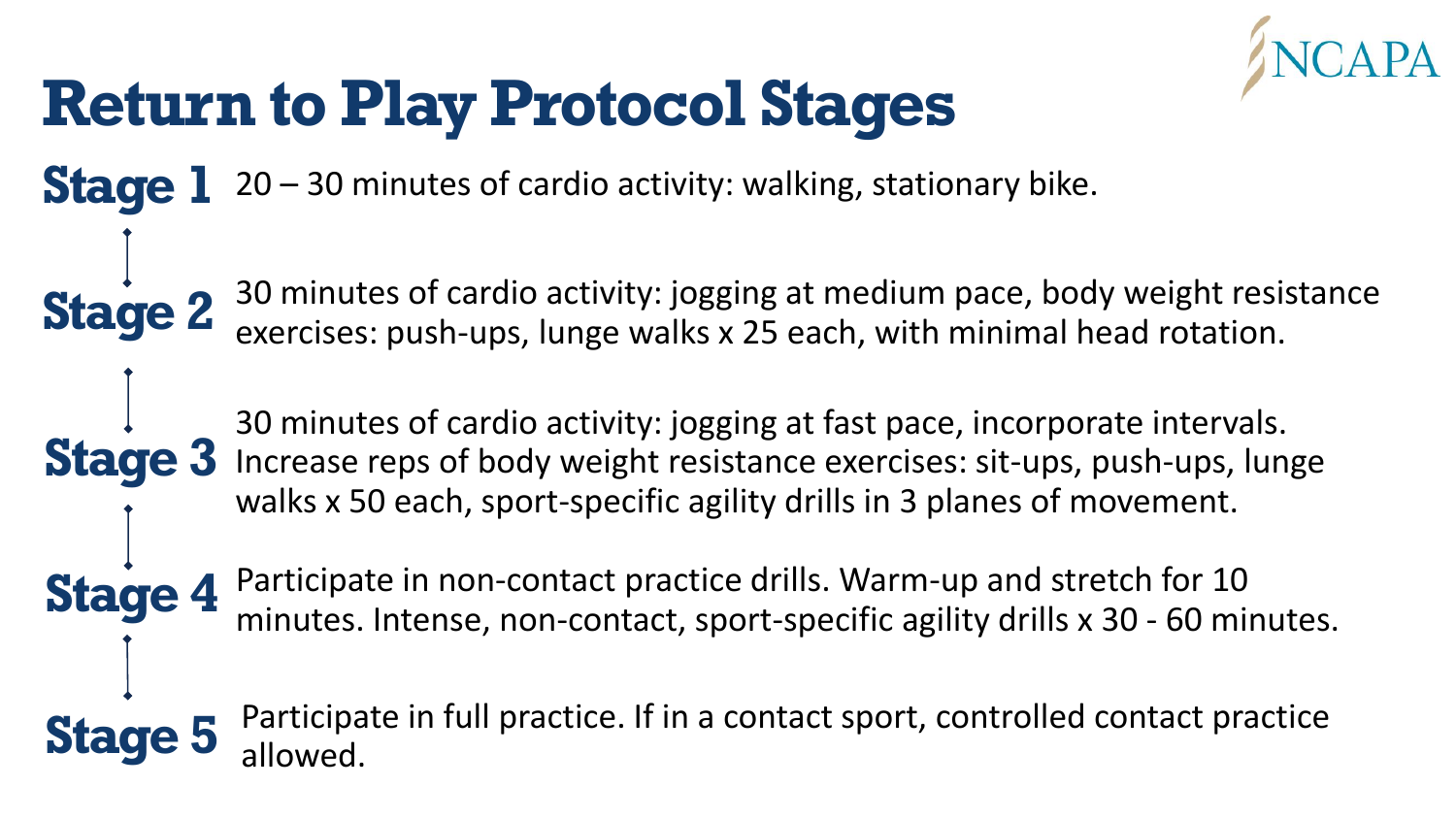

#### **NCHSAA Concussion Return to Play Protocol**

CHSA Ŧ



\*The NCHSAA Concussion Return to Play (RTP) Protocol is REQUIRED to be completed in its entirety for any concussed student-athlete before they are released to resume full participation in athletics. A step-by-step progression of physical and cognitive exertion is widely accepted as the appropriate approach to ensure a concussion has resolved, and that a student-athlete can return to athletics safely. The NCHSAA Concussion (RTP) Protocol has been designed using this step-by-step progression.

\*The NCHSAA Concussion (RTP) Protocol can be monitored by any of the following Licensed Health Care Providers (LHCP): Licensed Physician (MD/DO), Licensed Athletic Trainer, Licensed Physician Assistant, Licensed Nurse Practitioner, or a Licensed Neuropsychologist. A First Responder may monitor the RTP Protocol if a LHCP is unavailable.

\*After monitored completion of each stage without provocation/recurrence of signs and/or symptoms, a student-athlete is allowed to advance to the next stage of activity. The length of time for each stage is at least 24 hours.

Name of Student-Athlete: Sport: Sport:

Male/Female

**Date Concussion Diagnosed:** 

| <b>STAGE</b>                         | <b>EXERCISE</b>                                                                                                                                                                                                                                                                                                                                                                     | <b>GOAL</b>                                                                                                              | <b>DATE COMPLETED</b> | <b>COMMENTS</b> | <b>MONITORED BY</b> |
|--------------------------------------|-------------------------------------------------------------------------------------------------------------------------------------------------------------------------------------------------------------------------------------------------------------------------------------------------------------------------------------------------------------------------------------|--------------------------------------------------------------------------------------------------------------------------|-----------------------|-----------------|---------------------|
| 1                                    | 20-30 min of cardio activity: walking,<br>stationary bike.                                                                                                                                                                                                                                                                                                                          | Perceived<br>intensity/exertion:<br><b>Light Activity</b>                                                                |                       |                 |                     |
| $\overline{a}$                       | 30 min of cardio activity: jogging at<br>medium pace. Body weight resistance<br>exercise (e.g. push-ups, lunge walks)<br>with minimal head rotation x 25 each.                                                                                                                                                                                                                      | Perceived<br>intensity/exertion:<br><b>Moderate Activity</b>                                                             |                       |                 |                     |
| 3                                    | 30 minutes of cardio activity: running<br>at fast pace, incorporate intervals.<br>Increase repetitions of body weight<br>resistance exercise (e.g. sit-ups, push-<br>ups, lunge walks) x 50 each. Sport-<br>specific agility drills in three planes of<br>movement.                                                                                                                 | Perceived<br>intensity/exertion:<br>Hard Activity,<br>changes of<br>direction with<br>increased head and<br>eve movement |                       |                 |                     |
| 4                                    | Participate in non-contact practice<br>drills. Warm-up and stretch x 10<br>minutes. Intense, non-contact, sport-<br>specific agility drills x 30-60 minutes.                                                                                                                                                                                                                        | Perceived<br>intensity/exertion:<br>High/Maximum<br><b>Effort Activity</b>                                               |                       |                 |                     |
| First<br>Responder<br>Verification   | If the RTP Protocol has been monitored by a First Responder (FR) then the FR must sign below attesting that they have reviewed the<br>progress of this student-athlete (S-A) through stage 4 electronically, by phone, or in person with the Licensed Health Care Provider (LHCP)<br>and that the S-A was cleared by the LHCP to complete stage 5.<br><b>FR Signature:</b><br>Date: |                                                                                                                          |                       |                 |                     |
| 5                                    | Participate in full practice. If in a contact sport, controlled<br>contact practice allowed.                                                                                                                                                                                                                                                                                        |                                                                                                                          |                       |                 |                     |
| <b>LHCP signs</b><br><b>RTP Form</b> | The LHCP overseeing the student-athlete's (S-A) care is notified that the S-A remained asymptomatic after stage 5 was completed. The<br>Return to Play (RTP) Form MUST be signed before the S-A is allowed to resume full participation in athletics. If signs or symptoms occur<br>after stage 5 the S-A MUST return to the LHCP overseeing the S-A's care.                        |                                                                                                                          |                       |                 |                     |

The individual who monitored the student-athlete's (RTP) Protocol MUST sign and date below when stage 5 is successfully completed.

By signing below, I attest that I have monitored the above named student-athlete's return to play protocol through stage 5,

Date

PAs defined as monitoring **LHCPs** 

Licensed Nurse Practitioner, Licensed Neuropsychologist, or First Responder (Please Circle)

Signature of Licensed Physician, Licensed Athletic Trainer, Licensed Physician Assistant,

**Please Print Name** Rev June 2018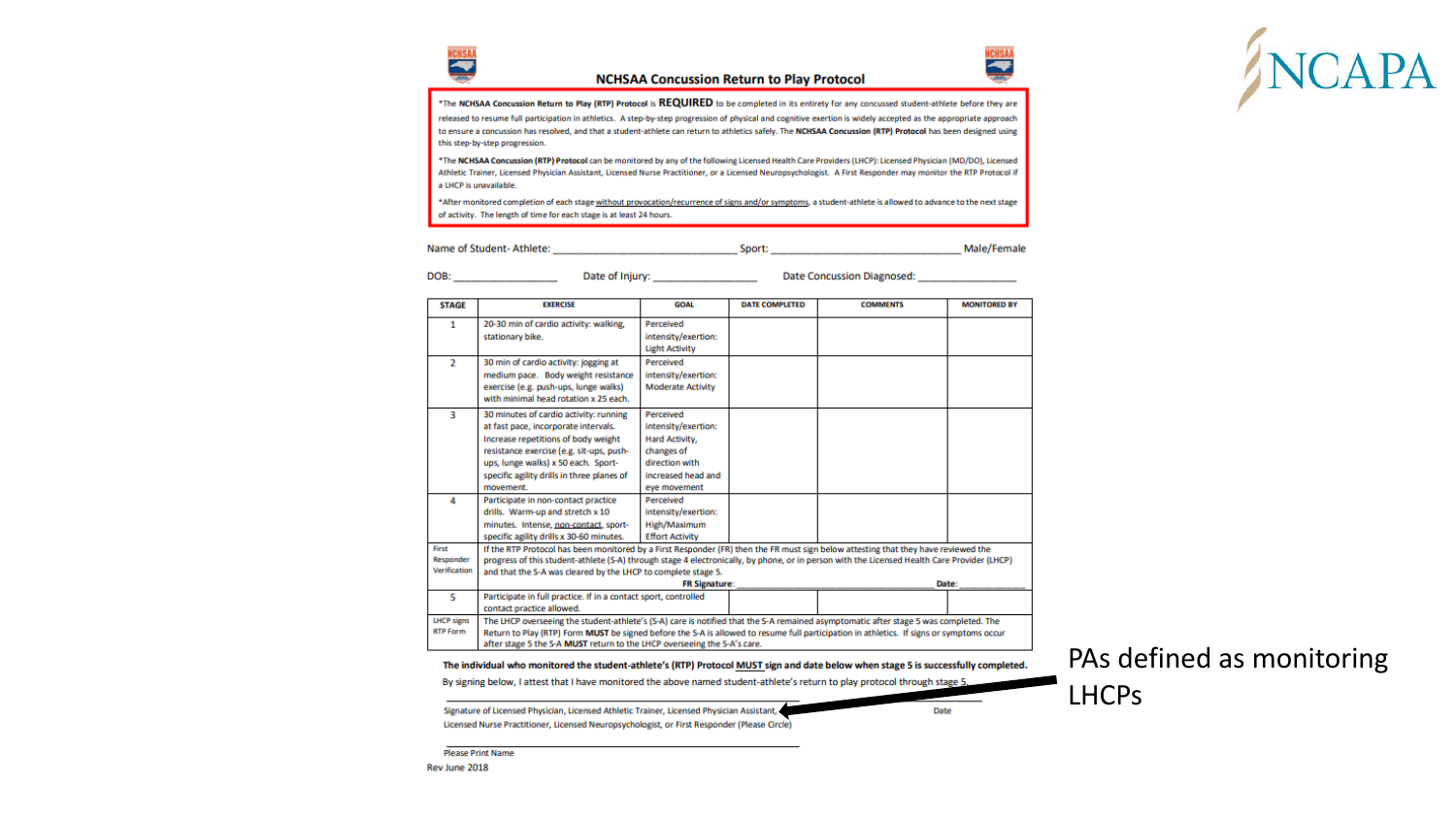

#### **Return to Play Forms**

- A Return to Play form can be signed **only** once the student-athlete remains asymptomatic after stage 5 is complete
- If a student-athlete experiences concussion symptoms after stage 5, they must return to the monitoring LHCP
- The individual who monitored the student-athlete's RTP protocol **MUST** sign and date the Return to Play form
	- If a FR has been monitoring the student-athlete they must notify the examining LHCP that they have remained asymptomatic after stage 5 has completed
	- A FR cannot sign the RTP form
	- If a PA is the examining provider and refers to an LAT for monitoring, then the LAT can sign the form.
- Previously, only MD/DOs could sign off on the RTP form
- Currently, **any** LCHP can sign off on the RTP form including PAs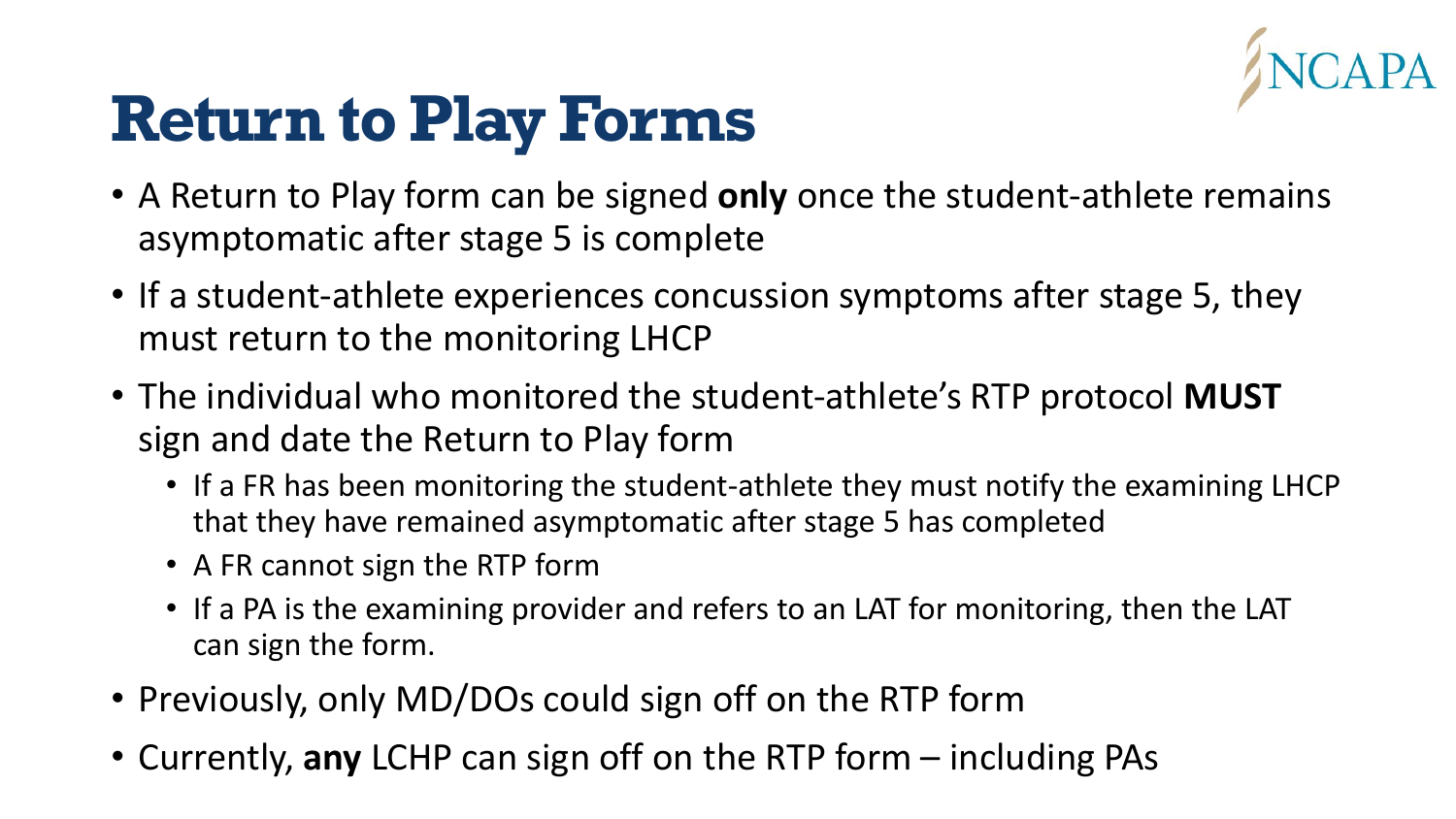**RETURN TO PLAY FORM: CONCUSSION MEDICAL CLEARANCE RELEASING THE STUDENT-ATHLETE TO RESUME FULL PARTICIPATION IN ATHLETICS** 



This form must be signed by one of the following examining Licensed Health Care Providers (LHCP) identified in the Gfeller-Waller Concussion Awareness Act before the student-athlete is allowed to resume full participation in athletics: Licensed Physician (MD/DO), Licensed Athletic Trainer (LAT), Licensed Physician Assistant (PA), Licensed Nurse Practitioner (NP), or Licensed Neuropsychologist. This form must be signed by the student-athlete's parent/legal custodian giving their consent before their child resumes full participation in athletics.

Name of Student-Athlete: Sport: Male/Female

DOB: Date of Injury: **Date Concussion Diagnosed:** 

This is to certify that the above-named student-athlete has been evaluated and treated for a concussion and that the Return to Play Protocol was monitored by: at

(Print Name of Person and Credential) (Print Name of School)

give the above-named student-athlete consent to resume full participation in athletics.

As the examining LHCP, I attest that the above-named student-athlete is now reporting to be completely free of all clinical signs and reports he/she is entirely symptom-free at rest and with both full cognitive and full exertional/physical stress and that the above-named student-athlete has successfully completed the required NCHSAA Concussion Return to Play Protocol through stage 5. By signing below therefore, I

It is critical that the medical professional ultimately releasing this student-athlete to return to athletics after a concussion has appropriate expertise and training in concussion management. The NCHSAA, therefore, STRONGLY RECOMMENDS that in concussion cases, Licensed Athletic Trainers, Licensed Physician Assistants, Licensed Nurse Practitioners, consult with their supervising physician before signing this Return To Play Form, as per their respective state statutes.

Signature of Licensed Physician, Licensed Athletic Trainer, Licensed Physician Assistant, Licensed Nurse Practitioner, Licensed Neuropsychologist (Please Circle)

**Please Print Name** 

**Please Print Office Address** 

#### Parent/Legal Custodian Consent for Their Child to Resume Full Participation in Athletics

I am aware that the NCHSAA REQUIRES the consent of a child's parent or legal custodian prior to them resuming full participation in athletics after having been evaluated and treated for a concussion. I acknowledge that the Licensed Health Care Provider above has overseen the treatment of my child's concussion and has given their consent for my child to resume full participation in athletics. By signing below, I hereby give my consent for my child to resume full participation in athletics.

Signature of Parent/Legal Custodian

**Phone Number** 

Please Print Name and Relationship to Student-Athlete

Rev June 2018

#### PAs now explicitly listed on Return to Play form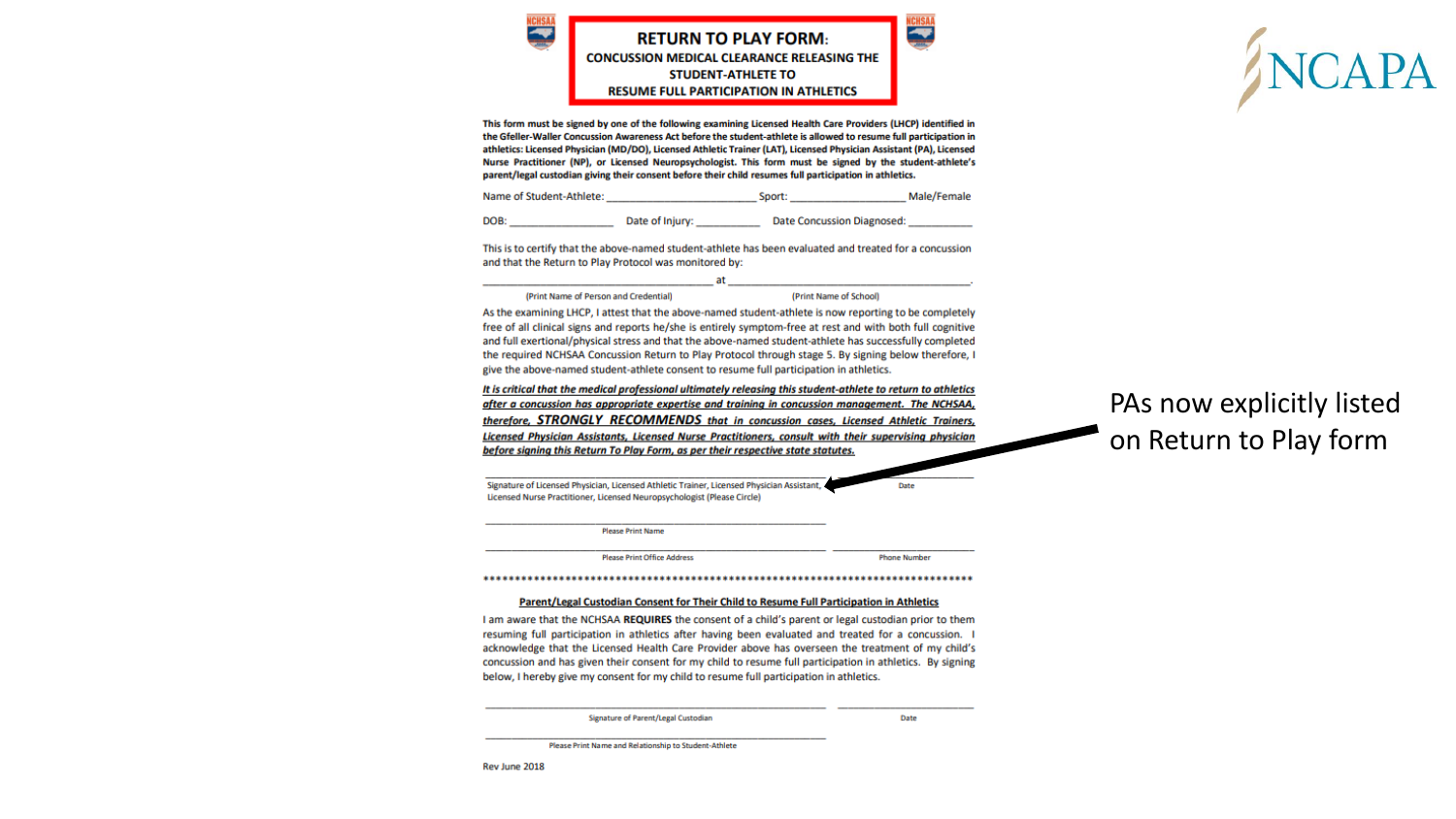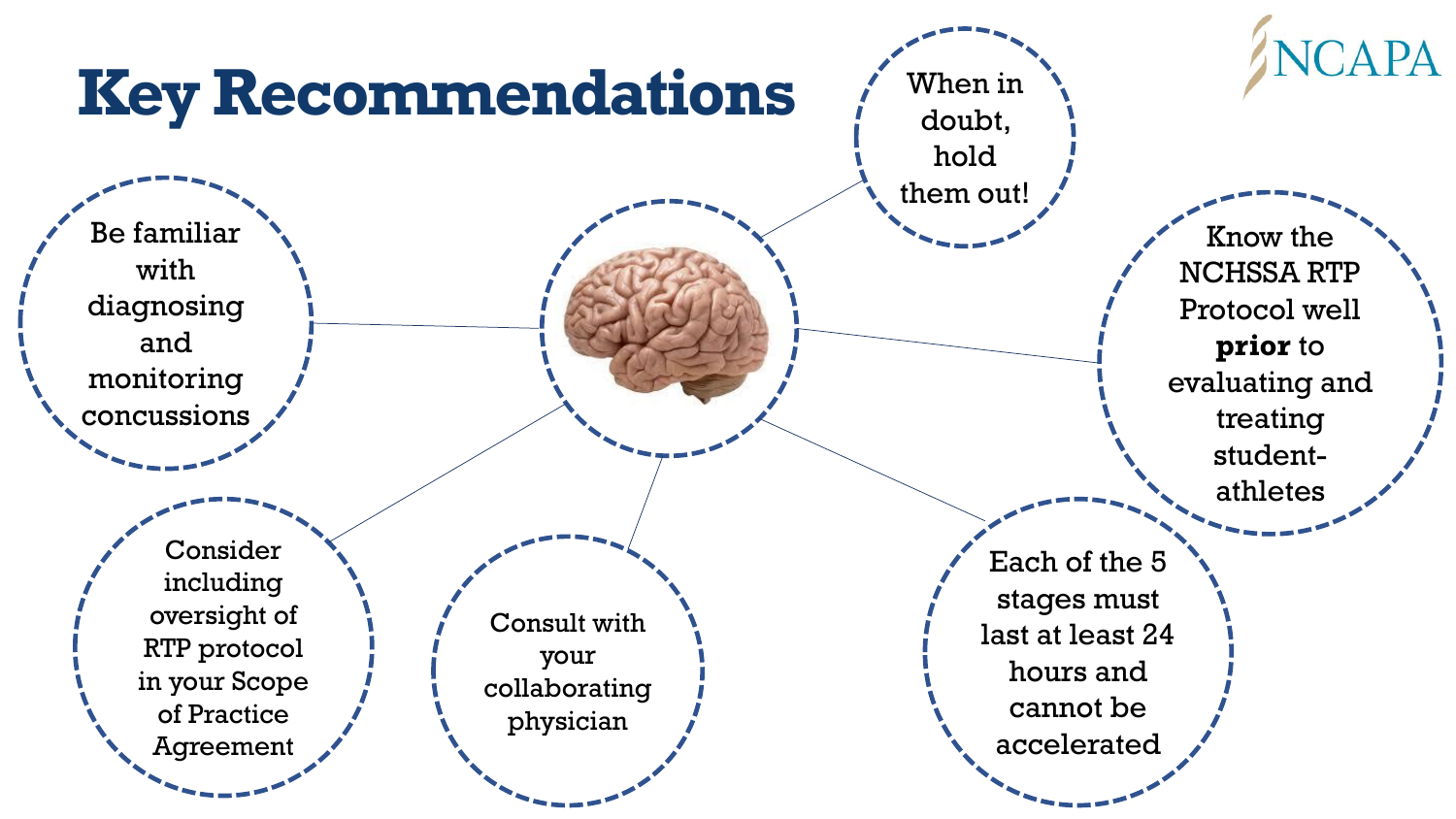

# **NCHSSA Concussion Management Update - Important Information**

- [NCHSAA Concussion Awareness Page](https://www.nchsaa.org/parents-students/health-safety/concussion-awareness)
	- NCHSAA Student-Athlete Concussion Management Algorithm
	- Licensed Athletic Trainer Quick Guide for Management of a Concussed Student-Athlete
	- First Responder Quick Guide for Management of a Concussed Student-Athlete
	- Concussion Gradual Return to Play Protocol FAQ
	- Concussion Injury History
	- Licensed Health Care Provider Concussion Evaluation Recommendations
	- Licensed Health Care Provider Return to Learn Recommendations
	- Return to Play Protocol
	- Return to Play Form
- NFHS [Concussion in Sports](https://nfhslearn.com/courses/61151/concussion-in-sports) Course